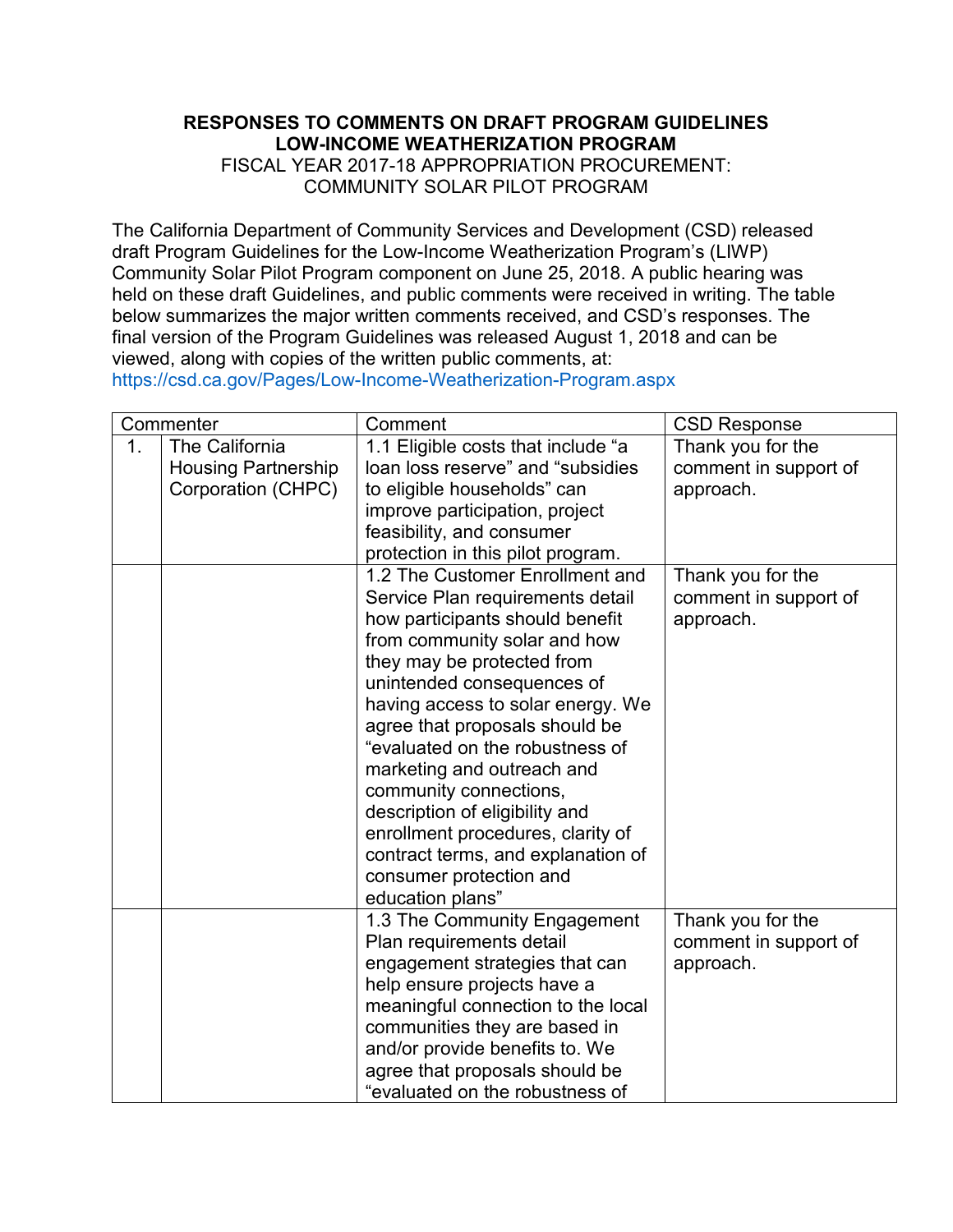|    |                          | the combination of activities<br>performed or proposed to engage<br>community stakeholders and the                                                                                                                                                                                                                                                                                                                                                                                                                                                                                                                                                                                                                                                     |                                                                                                                                                                                                                                                          |
|----|--------------------------|--------------------------------------------------------------------------------------------------------------------------------------------------------------------------------------------------------------------------------------------------------------------------------------------------------------------------------------------------------------------------------------------------------------------------------------------------------------------------------------------------------------------------------------------------------------------------------------------------------------------------------------------------------------------------------------------------------------------------------------------------------|----------------------------------------------------------------------------------------------------------------------------------------------------------------------------------------------------------------------------------------------------------|
|    |                          | evaluation plan"                                                                                                                                                                                                                                                                                                                                                                                                                                                                                                                                                                                                                                                                                                                                       |                                                                                                                                                                                                                                                          |
| 2. | <b>GRID Alternatives</b> | 2.1 Eligible costs include "funding<br>a loan loss reserve or other<br>payment guarantee fund to protect<br>against late or non-payments by<br>participants". GRID cautions<br>against use of funds for financial<br>models that are yet unproven and<br>more difficult to directly track, and<br>recommends robust consumer<br>protections to be included for<br>participating low-income<br>customers if such models are<br>supported through the pilot.<br>Additionally, co-benefit and impact<br>commitments for any such models<br>should be rooted in tangible, near-<br>term projects with clear outcomes<br>for low-income participation and<br>benefit (not an estimated or<br>aggregated number of customers<br>over a long period of time). | Agreed in principle, but<br>since this a pilot CSD is<br>not dictating a particular<br>model, and believes that<br>the scoring matrix will<br>award greater points to<br>proposals that have<br>robust consumer<br>protections and tangible<br>outcomes. |
|    |                          | Eligible entities include Community<br>Development Finance Institutions<br>(must be a non-profit). If CDFI's<br>are eligible to lead submissions,<br>proposals and impact<br>commitments should be tied to real<br>projects, rather than financial<br>structures or funds that will enable<br>low-income customer participation<br>in future projects.                                                                                                                                                                                                                                                                                                                                                                                                 | Agreed. Proposals must<br>specify a project site and<br>create new energy<br>generation offsetting<br>existing electricity grid<br>usage and benefiting<br>multiple property<br>locations.                                                               |
|    |                          | 2.2 In Customer Enrollment and<br>Service Plan section, contract<br>terms should also disclose price<br>escalators included for customers,<br>if any.                                                                                                                                                                                                                                                                                                                                                                                                                                                                                                                                                                                                  | Agreed. Disclosure of<br>price escalators added to<br>contract disclosure<br>provisions.                                                                                                                                                                 |
|    |                          | 2.3 For energy cost benefits for<br>low-income participants, CSD<br>should encourage respondents to<br>detail length of time cost benefits<br>will be experienced.                                                                                                                                                                                                                                                                                                                                                                                                                                                                                                                                                                                     | Agreed. Energy cost<br>benefits proposal and<br>scoring requirements<br>have been expanded and<br>standardized in the<br>Notice of Funding                                                                                                               |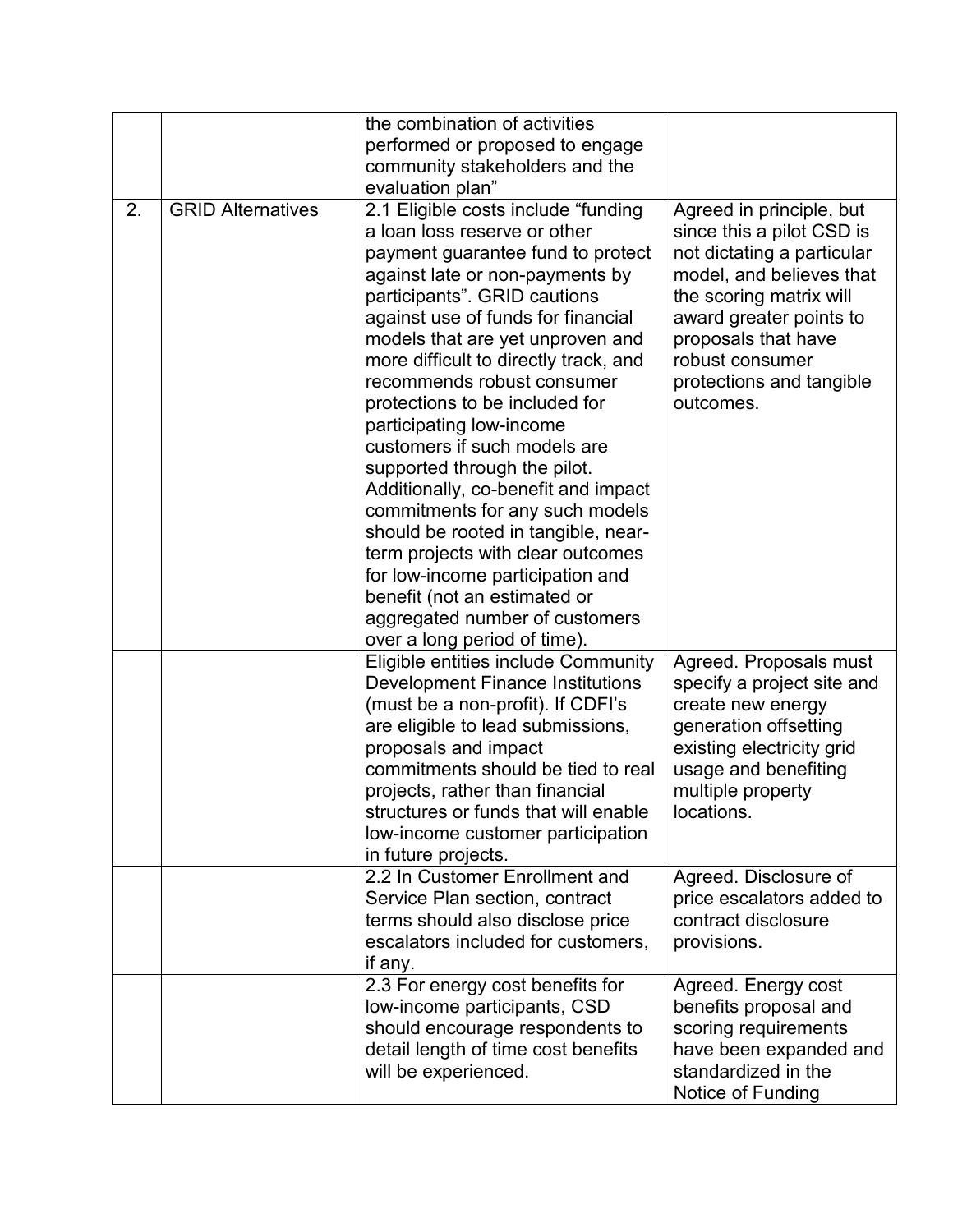|  |                                                                                                                                                                                                                                                                                                                                                                                                                                                                                                                                                                                                                                                                                                                                                                                                                                                           | Availability (NOFA) to<br>include a formula with<br>term lengths as a<br>variable.                                                                                                                                                                                              |
|--|-----------------------------------------------------------------------------------------------------------------------------------------------------------------------------------------------------------------------------------------------------------------------------------------------------------------------------------------------------------------------------------------------------------------------------------------------------------------------------------------------------------------------------------------------------------------------------------------------------------------------------------------------------------------------------------------------------------------------------------------------------------------------------------------------------------------------------------------------------------|---------------------------------------------------------------------------------------------------------------------------------------------------------------------------------------------------------------------------------------------------------------------------------|
|  | 2.4 CSD should generally favor<br>projects that provide benefits for a<br>longer period of time.                                                                                                                                                                                                                                                                                                                                                                                                                                                                                                                                                                                                                                                                                                                                                          | Agreed in principle, but<br>since this a pilot CSD is<br>not dictating a particular<br>model, and believes that<br>the scoring matrix in the<br>NOFA will award greater<br>points to proposals that<br>demonstrate longer<br>commitment to benefiting<br>low-income households. |
|  | 2.5 Both "carve out" and<br>"standalone" models are eligible,<br>but proposals will be evaluated on<br>the GHG and other benefits<br>accruing from the portion of the<br>project dedicated to low-income<br>households and California Climate<br>Investments funds awarded. If a<br>carveout is proposed, CSD should<br>require that the carveout is<br>dedicated to low-income<br>customers for the lifetime of the<br>project (at least 20 years), through<br>a signed, up-front commitment<br>from the respondent. This avoids a<br>situation whereby a respondent<br>could revert the capacity back to<br>non-low-income customers after a<br>short period of time. Customers<br>may still move in and out of the<br>project, but the minimum amount<br>of capacity or % of project<br>committed should be maintained<br>for the life of the project. | Agreed in principle, but<br>since this a pilot CSD is<br>not dictating a particular<br>model, and believes that<br>the scoring matrix in the<br>NOFA will award greater<br>points to proposals that<br>demonstrate longer<br>commitment to benefiting<br>low-income households. |
|  | 2.6 In the Customer Enrollment<br>and Service Plan, Respondent<br>should clearly indicate plan for<br>billing, or otherwise transferring<br>benefits to low-income customers,<br>including any necessary changes<br>to utility billing software, and status                                                                                                                                                                                                                                                                                                                                                                                                                                                                                                                                                                                               | Agreed - text added.<br>Text also amended to<br>state required letter from<br>electric Load-Serving<br>Entity should include<br>feasibility of<br>interconnection and                                                                                                           |